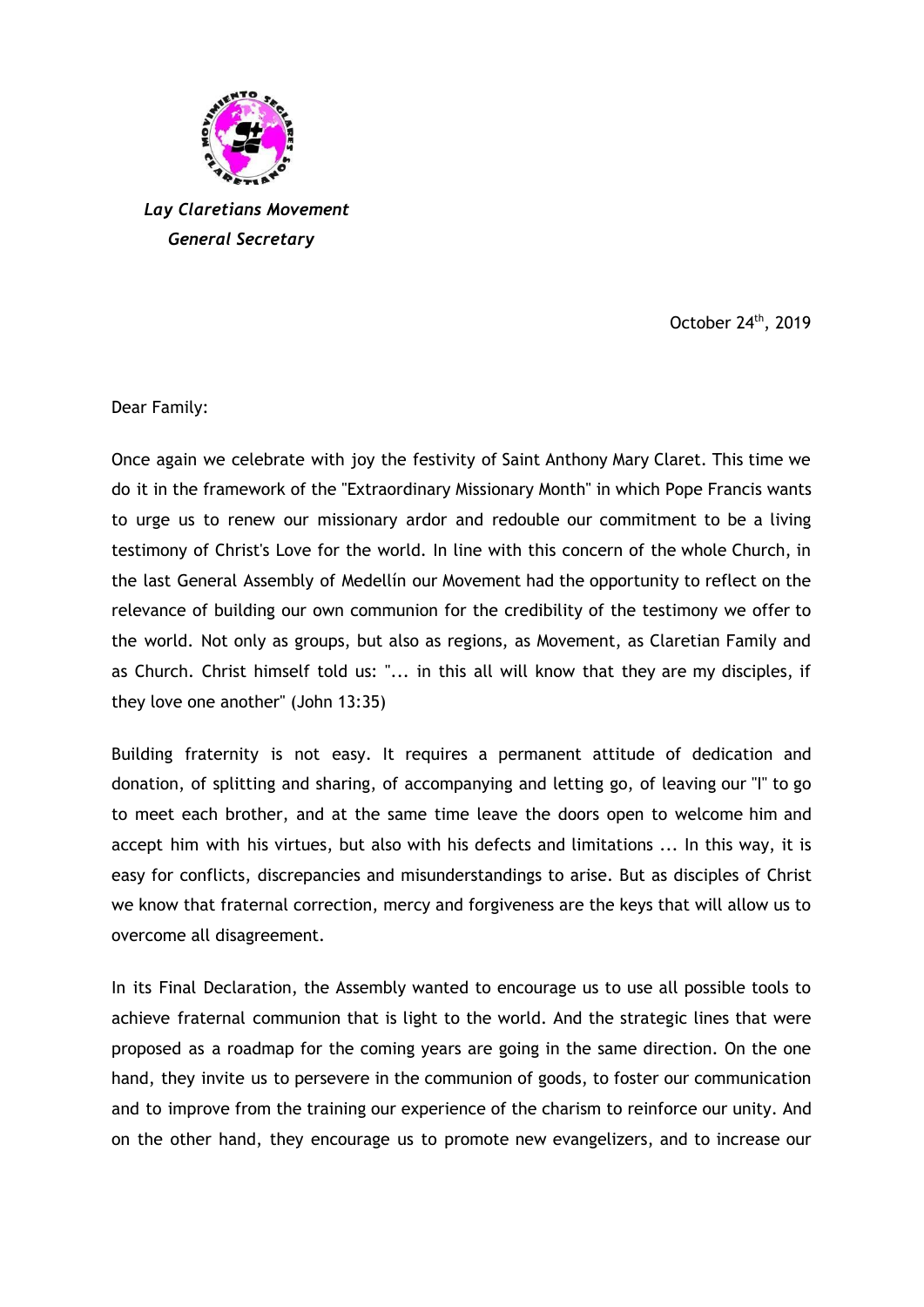commitment to solidarity, justice, peace and the integrity of creation, so that this fraternity supported by Christ can be shared by all mankind.

In our first meetings the General Council has been developing an action plan that will seek to develop these strategic lines over the next four years, and has begun to reconfigure and strengthen the work-teams with which to be able to energize the steps of the Movement. The challenges that lie ahead are ambitious, but we face them with determination, confident in the help of the Spirit.

In addition, with the entry into service of our new Statutes after their approval by the Assembly and the conformity of the Holy See, we have one more instrument to continue moving forward. Pope Francis said in a speech to the Movements and Associations of Laity that "it is a temptation to be content and paralyze in reassuring schemes" and that "in the face of a reality that is constantly evolving it is necessary to return to the sources of the charism" to open up to the Novelty of the Spirit. The update of our Statutes is a step that the Movement wanted to take in this regard. We hope you find it useful to respond effectively to the challenges that the world poses in these times.

We are not doing alone this path of building fraternity for the mission. We are accompanied by the entire Claretian family, which is increasingly committed to strengthen the ties that unite us from our common charismatic identity and coordinate efforts in the development of our evangelizing mission. To promote our cohesion, the permanent team of coordination of the Claretian family has prepared some workshops so that all of us who share the Claretian charism can know each other more and better, identifying the features we share and the singularities of each branch. Taking advantage of Claret's holiday, they have just presented various materials that can help us discover and value our charisma brothers better. We can use them to boost Claretian family gatherings that can be organized locally or even for training in our groups. These materials are available on the Claretian family website, at this link:

## <http://www.familiaclaretiana.org/en/workshops/>

Another of the shared initiatives is the collaboration in the production of the film about the life of Claret, which has been promoted by the Claretian Missionaries but which from the beginning was intended as a project of the entire Claretian Family. In order for all of us to contribute a bit more sand in our mission of announcing the Gospel using all possible